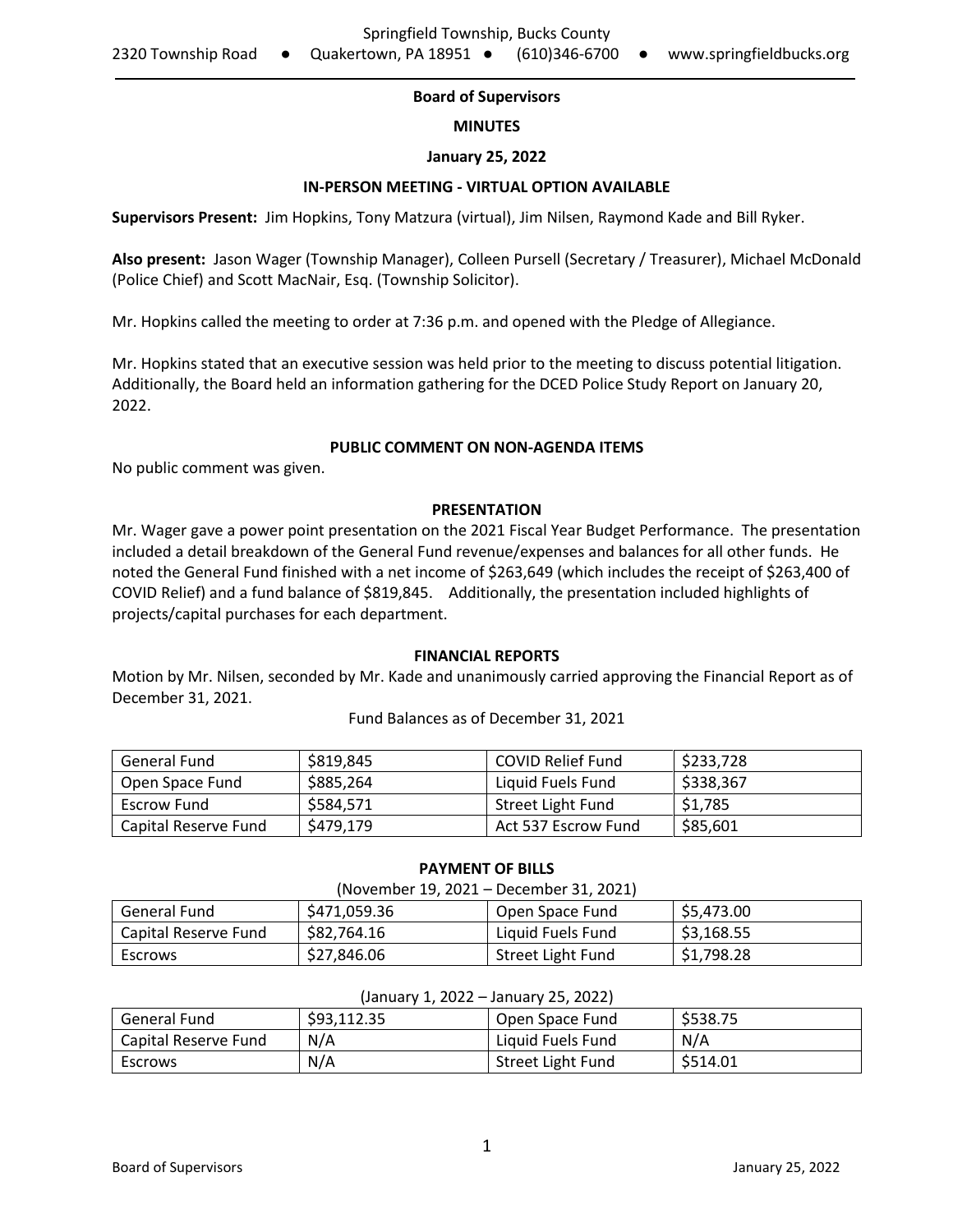Motion by Mr. Ryker, seconded by Mr. Kade and unanimously carried approving payment of bills from November 19, 2021 – December 31, 2021, and January 1, 2022 – January 25, 2022.

## **APPROVAL OF MINUTES**

Motion by Mr. Ryker, seconded by Mr. Nilsen and unanimously carried approving the November 9, 2021 minutes, as presented.

Motion by Mr. Nilsen, seconded by Mr. Matzura and unanimously carried approving the November 16, 2021 minutes, as amended.

Motion by Mr. Ryker, seconded by Mr. Hopkins and unanimously carried approving the November 23, 2021 minutes, as amended.

Motion by Mr. Ryker, seconded by Mr. Nilsen and unanimously carried approving the December 14, 2021 minutes, as presented.

Motion by Mr. Matzura, seconded by Mr. Ryker and unanimously carried approving the December 21, 2021 minutes, as presented.

Motion by Mr. Hopkins, seconded by Mr. Matzura and unanimously carried approving the January 3, 2022 reorganization minutes, as amended.

# **BUSINESS ITEMS**

**Lions Club Donation of Bench –** Charlie and Anita Morton of the Springfield Township Lions Club presented the Board of Supervisors with a park bench for the Veterans Memorial at the Township Building. The Club participated in the NexTrex Community Program – Plastic Film Recycling Challenge. Over a six-month collection period, they collected 500 lbs of plastic film and bags. They delivered the collected plastic film to a participating retailer and received the Trex bench.

**Municibid Admin Filing Cabinets –** Motion by Mr. Nilsen, seconded by Mr. Kade and unanimously carried, accepting the offer of \$75 from Nevada Mease for the purchase of the 5-drawer filing cabinet, the offer of \$63 from Lower Saucon Township for the purchase of the 4-drawer filing cabinet and the offer of \$355 from North Manheim Township for the purchase of the plan cabinet.

**Request for Fire Police at Blaze of Glory 5K Run – March 26, 2022 - Motion by Mr. Ryker, seconded by Mr.** Nilsen and unanimously carried, authorizing Fire Police to assist at the Plumstead Township Blaze of Glory 5K Run on March 26, 2022.

**St. Isidore School Citation, Resolution 2022-06 –** Motion by Mr. Hopkins, seconded by Mr. Matzura and unanimously carried, adopting Resolution 2022-06 – Issuing a Citation to St. Isidore School in honor of their 100<sup>th</sup> anniversary.

**Street Light Fund –** Mr. Wager stated that there is a balance of \$2,849.67 from the Street Light Fund to the General Fund for tax collector commission not paid between 2017 and 2020. He advised that the Street Light Fund cannot pay this balance at this time. The consensus of the Board was to have Wynn Associates reassess the fund and to have the balance due paid back to the General Fund over the next three years.

**Approval of Architect Proposal –** Motion by Mr. Hopkins, seconded by Mr. Kade and unanimously carried, accepting the proposal received from Joel Petty Architecture, dated January 10, 2022, not to exceed \$6,000, and further authorizing the Township Manager to sign all associated documents.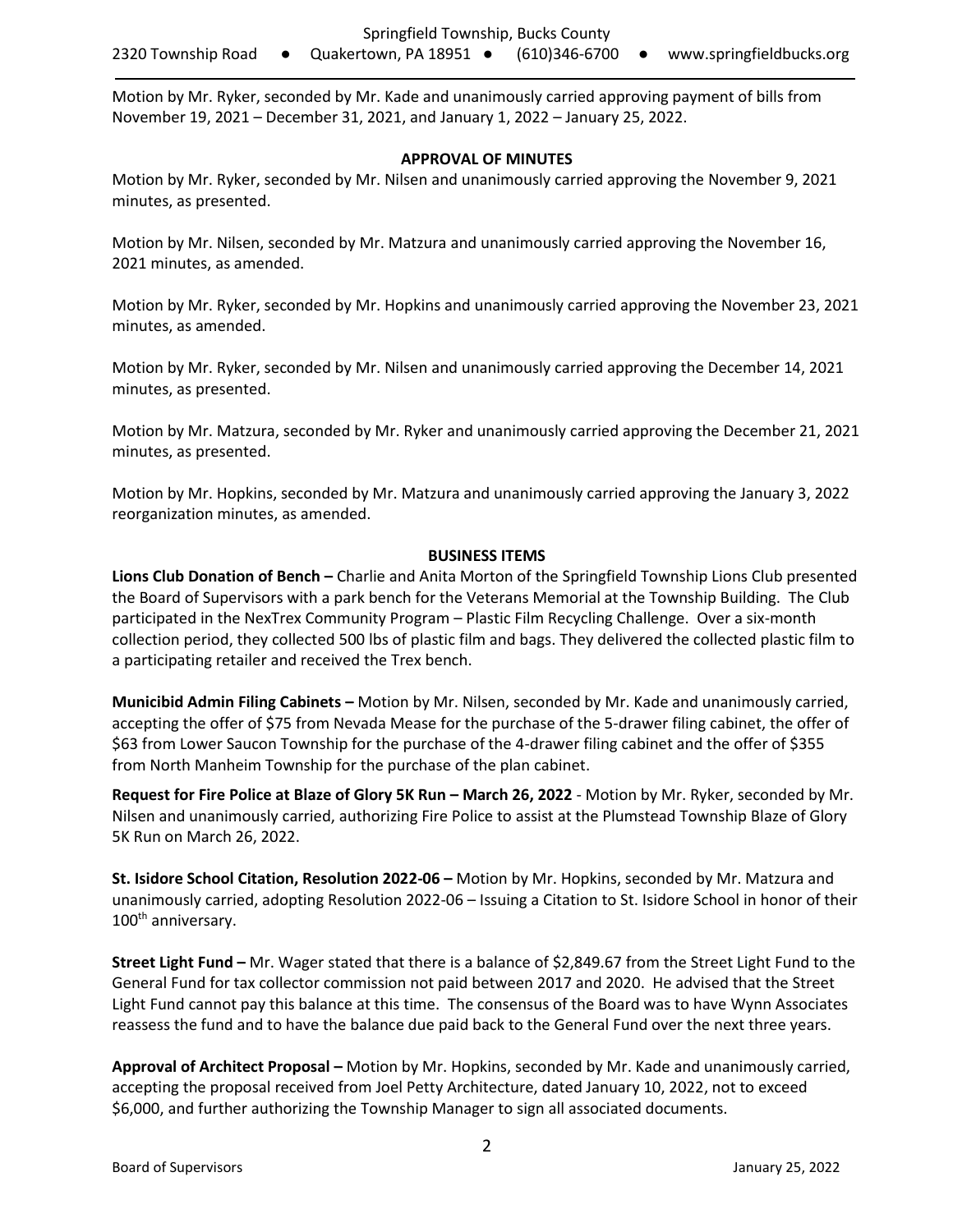**Township Heating System Discussion** – Mr. Wager advised that the heating system in the Road Department has broken down. The consensus of the Board was to have the heater repaired and to have the Township Manager reach out to the Architect to discuss the replacement and location of the three (3) heating systems, including the venting of the evidence room in the police department.

**Police Vehicle Striping** – Motion by Mr. Kade, seconded by Mr. Ryker and carried 3-2, with Mr. Nilsen and Mr. Matzura voting no, authorizing option S2, presented by Chief McDonald, for the new police truck and further authorizing the striping of two (2) additional trucks, with the total cost not to exceed \$2,525.

**DCED Police Study Discussion –** Mr. Hopkins advised that last Thursday, the Board had an informational gathering with DCED regarding the police study. The consensus of the Board was to direct Chief McDonald, Mr. Wager and the Township Solicitor review the study to begin addressing concerns.

**Timber Harvest Ordinance –** Mr. MacNair provided the Board with an overview on the Timber Harvest Ordinance Amendment. Discussion was held to address questions. The consensus of the Board was to have Mr. MacNair send the proposed amended draft ordinance to the Bucks County and Springfield Township Planning Commissions to review for comments.

# **REPORTS / COMMENTS**

**Zoning –** A report was received and is on file.

**Police –** A report was received and is on file.

**Road –** A report was received and is on file.

**Solicitor –** Mr. MacNair stated the Township received a Conditional Use Application from Ryan Scheetz. Mr. Wager advised that the application will be forwarded to the Springfield Township Planning Commission and EAC for review and comments to be heard at the hearing.

**Engineer –** No report was given.

**Springtown Fire Company Report –** A report was received and is on file.

# **OTHER BOARD COMMENTS**

**Planning Commission - No report was given.** 

**Park & Land Preservation Board** – Frank Hollenbach advised that they worked with the road crew and removed invasive plants at Peppermint Park along with looking at dead trees to possibly be removed. Mr. Hollenbach noted he and the Township Manager met with Palisades teacher, Dylan Fedell, for a site visit at Peppermint Park for the previously approved Planet Stewards Project.

**EAC –** No report was given.

**Historic Commission** – No report was given.

#### **CORRESPONDENCE**

The Board received correspondence from PSATS on Adopted Resolutions, PSATS Salary Survey, Newsletter of the Cooks Creek Watershed, Center for Rural Pennsylvania Newsletter, Newsletter from State